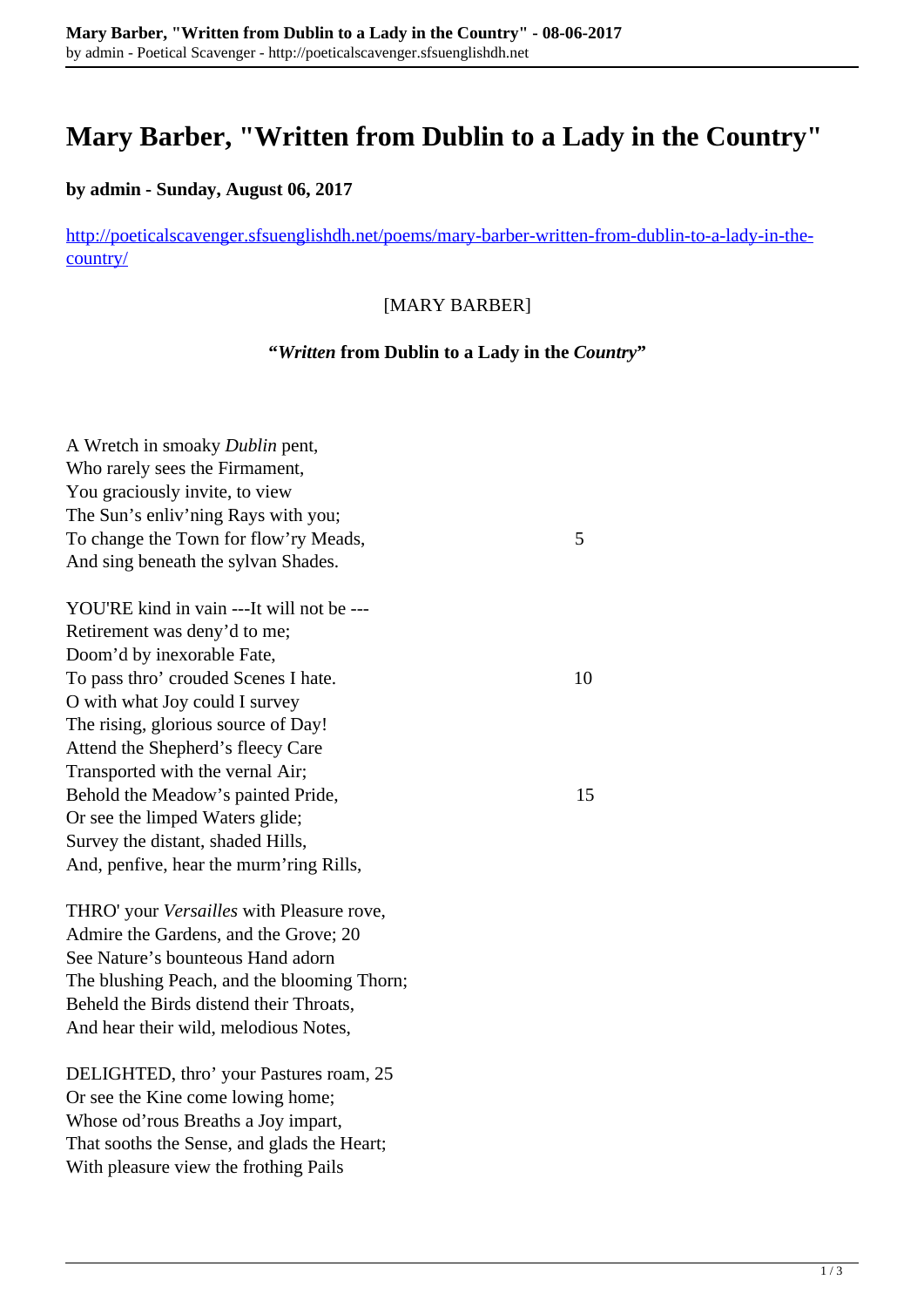And silent hear the creaking Rails; 30 See whistling Hinds attend their Ploughs, Who never hear of broken Vows; Where no Ambition to be great, E'er taught the Nymph, or Swain, Deceit.

THUS thro' the Day, delighted run; 35 Then raptur'd view the setting Sun; The rich, diffusive God behold, On distant Mountains pouring Gold, Gilding the beauteous, rising Spire, While Crystal Windows glow with Fire; 40 Gaze, till he quit the *Western* Skies, And long to see his Sister rise; Prefer the silent, Silver moon To the too radiant, noisy Noon.

OR *Northward* turn, with new Delight, 45 To mark what Triumphs wait the Night; When Shepherds think the Heav'ns foreshow Some dire Commotions here below; When Light the human Form assumes, And Champions meet with nodding Plumes, 50 With Silver Streamers, wide unfurl'd And gleaming Spears amaze the World.

THENCE to the higher Heav'ns I soar, And the great Architect adore ; Behold what Worlds are hung in Air, 55 And view ten thousand Empires there; Then prostate to Jehovah fall, Who into Being spake them all.

## **NOTES:**

- **1** *pent* "Another term for 'pent-up'" *(OED).*
- **2** *Firmament* "The heavens or the sky" *(OED).*
- **6** *Sylvan* "Consisting of or associated with woods; wooded" *(OED).*
- **9** *inexorable* "Impossible to stop or prevent" *(OED).*
- **14** *vernal* "Of, in, or appropriate to spring" *(OED).*
- **19** *Versailles* A royal palace that began construction in 1661 and completed in 1715. It was the palace of